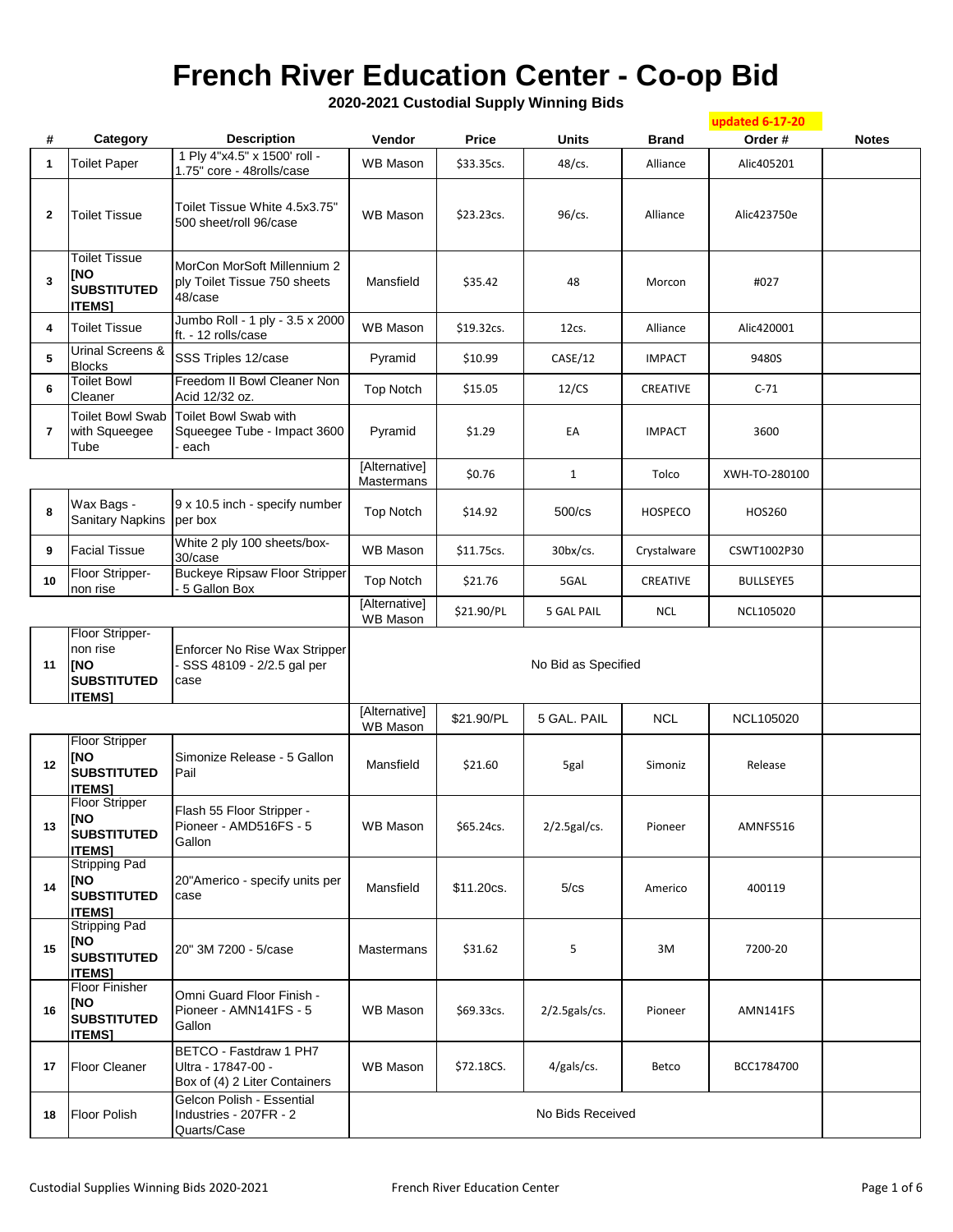| #  | Category                                                                         | <b>Description</b>                                                         | Vendor                            | Price               | <b>Units</b>        | <b>Brand</b>     | Order#           | <b>Notes</b>                                                   |
|----|----------------------------------------------------------------------------------|----------------------------------------------------------------------------|-----------------------------------|---------------------|---------------------|------------------|------------------|----------------------------------------------------------------|
| 19 | Floor Wax 25%<br>Solid                                                           | <b>Castleguard Metal Cross</b><br>Linked Floor Finish - 5-gallon<br>box    |                                   | No Bid as Specified |                     |                  |                  |                                                                |
|    |                                                                                  |                                                                            | [Alternative]<br><b>Top Notch</b> | \$41.40             | 5GAL                | <b>TOP NOTCH</b> | TNFF25           |                                                                |
| 20 | Floor Wax<br>[NO<br><b>SUBSTITUTED</b><br><b>ITEMS]</b>                          | Wet Look Floor Wax Plus -<br>Simonize - CSO750 - 5 gallon                  | Mansfield                         | \$36.85             | 5gal                | Simonize         | Wet-Look         |                                                                |
| 21 | Wax                                                                              | Sta-Brite Square Pail - 5 gallon<br>pail                                   | <b>Top Notch</b>                  | \$49.75             | 5GAL                | <b>STA-BRITE</b> | SBFF5            |                                                                |
| 22 | <b>Floor Buff</b><br><b>INO</b><br><b>SUBSTITUTED</b><br><b>ITEMS]</b>           | Gelcon - Floor Buff - #207FR                                               |                                   |                     | No Bids Received    |                  |                  |                                                                |
| 23 | Carpet Shampoo                                                                   | Steam Plus Carpet Shampoo -<br>gallon - specify units/case                 | WB Mason                          | \$7.99ea.           | each/gal            | <b>NCL</b>       | NCL066029        |                                                                |
| 24 | Carpet Shampoo<br><b>INO</b><br><b>SUBSTITUTED</b><br><b>ITEMS]</b>              | Automatic Shampoo - SSS -<br>48007 - 4 Gallons/Case                        |                                   |                     | No Bid as Specified |                  |                  |                                                                |
|    |                                                                                  |                                                                            | [Alternative]<br><b>WB Mason</b>  | \$33.00cs.          | 4/gals/cs.          | <b>NCL</b>       | NCL067029        |                                                                |
| 25 | <b>Hand Sanitizer</b>                                                            | 1000 ml - 6/case - includes<br>dispenser at no charge                      | <b>Mastermans</b>                 | \$32.23             | 6                   | <b>DEB SBS</b>   | SBS-56827        |                                                                |
|    |                                                                                  |                                                                            | [Alternative}<br>WB Mason         | \$32.71cs.          | 6/1000MIL/CS        | <b>NCL</b>       | <b>NCL044557</b> |                                                                |
| 26 | Foaming Hand<br>Soap                                                             | 1000 ml - 6/case - includes<br>dispenser at no charge                      | <b>WB Mason</b>                   | \$26.10cs.          | 6/1000MIL/CS        | <b>NCL</b>       | NCL043157        | Maybe delays in<br>shipping due to current<br>circumstances    |
|    |                                                                                  |                                                                            | [Alternative]<br>Mastermans       | \$41.47             | 6                   | DEB SBS          | SBS-AZU1L        |                                                                |
| 27 | <b>Foaming Hand</b><br>Soap<br>[NO<br><b>SUBSTITUTED</b><br><b>ITEMS1</b>        | Kutol - Kut686L05 - 6/case                                                 | <b>WB Mason</b>                   | \$28.96cs.          | 6/1000MIL/CS        | Kutol            | Kut686l05        |                                                                |
| 28 | <b>Foaming Hand</b><br>Soap<br><b>INO</b><br><b>SUBSTITUTED</b><br><b>ITEMS]</b> | 1000ML - Kutol - KUT69041 -<br>specify units/case                          | <b>WB Mason</b>                   | \$28.96cs.          | 6/1000MIL/CS        | Kutol            | KUT69041         |                                                                |
| 29 | <b>Hand Sanitizer</b><br>[NO<br><b>SUBSTITUTED</b><br><b>ITEMS]</b>              | Purell - GOJ0215608 - each                                                 | <b>WB Mason</b>                   | \$60.69cs.          | 8/CS                | GOJO             | GOJ215608CT      |                                                                |
| 30 | <b>Hand Sanitizer</b><br>[NO<br><b>SUBSTITUTED</b><br><b>ITEMS]</b>              | Purell - 1200ml-LTX - GOJO-<br>1904-2/pack                                 | Mastermans                        | \$76.00             | $\overline{2}$      | Gojo             | GOJ190402CT      |                                                                |
|    |                                                                                  |                                                                            | [Alternative]<br><b>WB Mason</b>  | \$49.39cs.          | $2/cs$ .            | GOJO             | GOJ190402CT      | Sold by case of 12 Gojo<br>IS CURRENTLY OUT OF<br><b>STOCK</b> |
| 31 | <b>Hand Sanitizer</b>                                                            | Purell NXT - Refill - Pur2137-<br>12 - 12/case                             | Mastermans                        | \$86.05             | 8/case              | Gojo             | GOJ213708CT      |                                                                |
| 32 | Disinfectant                                                                     | Betco Fastdraw 2 AF79 - Con -<br>#33147-00 -<br>4-2 Liter Bottles per case | <b>WB Mason</b>                   | \$61.35cs.          | $4/2$ ltr/cs.       | Betco            | BCC3314700       | Maybe delays in<br>shipping due to current<br>circumstances    |
| 33 | Lysol Spray<br>Disinfectant                                                      | 19 oz. - 12/case                                                           | Mastermans                        | \$83.49             | 12                  | Lysol            | JNL-4650         |                                                                |
|    |                                                                                  |                                                                            | [Alternative]<br>Mastermans       | \$28.75             | CASE/12             | CHASE            | 433-4104         | **20oz CAN**<br>(KILLS COVID-19<br>& MORE)                     |
| 34 | Pine Sol<br>[NO<br><b>SUBSTITUTED</b><br><b>ITEMS]</b>                           | 144 oz. Lemon or Orange<br>Cleaner specify units per case                  | <b>WB Mason</b>                   | \$27.33cs.          | $3/144$ oz/cs.      | Clorox/pinesol   | CLO35419CT.      |                                                                |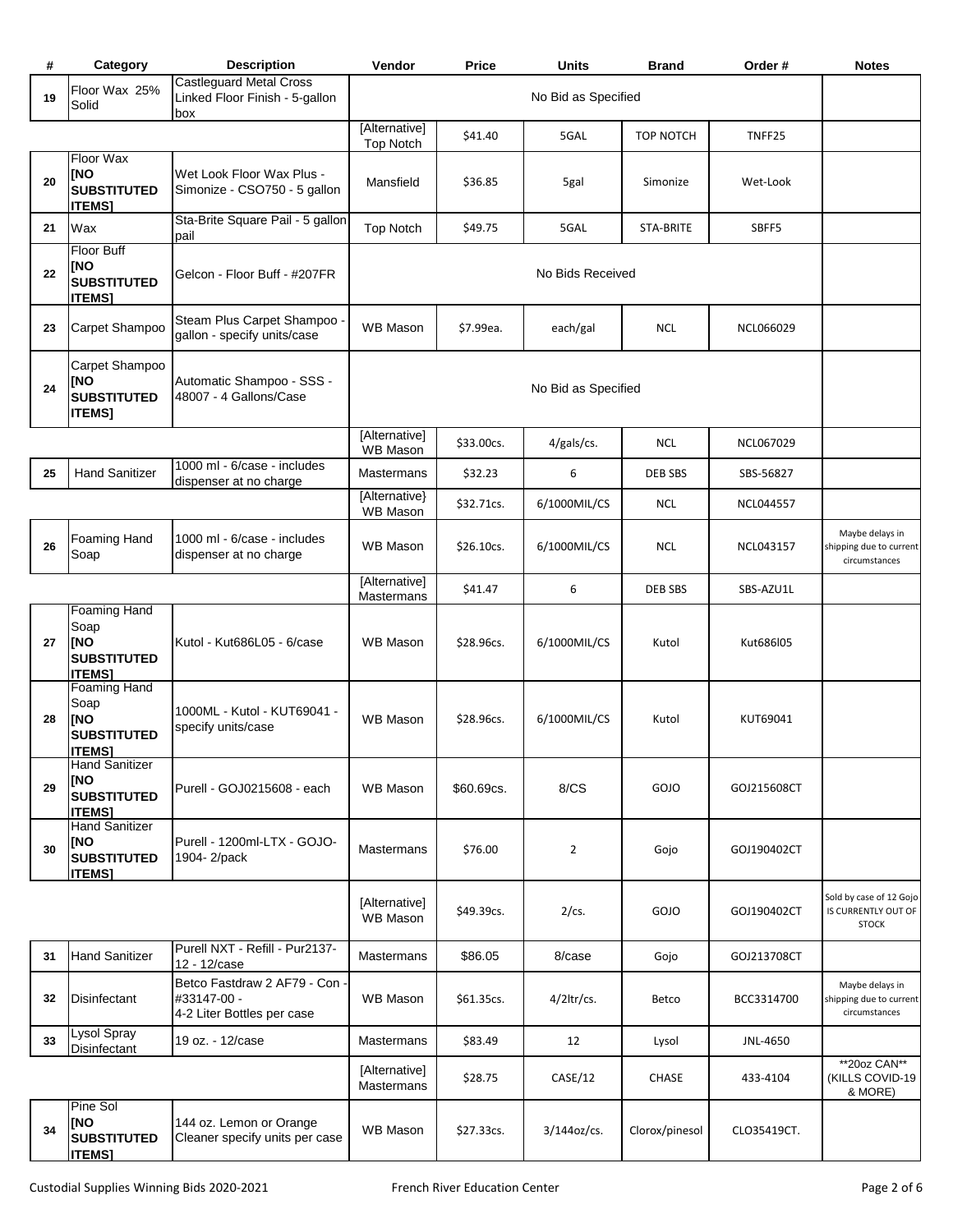| #  | Category                                                                 | <b>Description</b>                                                                                                                    | Vendor                           | <b>Price</b> | <b>Units</b>                                         | <b>Brand</b> | Order#         | <b>Notes</b>                   |
|----|--------------------------------------------------------------------------|---------------------------------------------------------------------------------------------------------------------------------------|----------------------------------|--------------|------------------------------------------------------|--------------|----------------|--------------------------------|
| 35 | Bleach                                                                   | Gallon - specify units/case<br>and Brand Bid                                                                                          | Mastermans                       | **\$13.20    | Bid \$2.20 for each<br>- sold 6/case                 | KIK          | 11006755042    |                                |
| 36 | Bleach                                                                   | Gallon - specify units/case<br>and Brand Bid                                                                                          | WB Mason                         | \$14.34cs.   | $6/gals/cs$ .                                        | Purebrite    | KIK11008635042 |                                |
| 37 | Glass Cleaner                                                            | 19 oz. aerosol can                                                                                                                    | Mansfield                        | ** \$23.16   | Bid priced \$1.93<br>for each sold by<br>doz - 20 oz | Zenex        | 495205         |                                |
| 38 | <b>Glass Cleaner</b><br>[NO<br><b>SUBSTITUTED</b><br><b>ITEMS1</b>       | SSS Glass Cleaner Spray -<br>19oz - 12/case - #21002                                                                                  |                                  |              | No Bid as Specified                                  |              |                |                                |
|    |                                                                          |                                                                                                                                       | [Alternative]<br><b>WB Mason</b> | \$25.80CS.   | 12/190Z/CS                                           | <b>NCL</b>   | <b>NCL2002</b> |                                |
| 39 | Multi Cleaner<br>[NO<br><b>SUBSTITUTED</b><br><b>ITEMS1</b>              | 2 Liter - Multi Cleaner - Heavy<br>Duty - 3m - #2u674                                                                                 | <b>Mastermans</b>                | \$307.93     | 6                                                    | 3M           | MMM2L          |                                |
| 40 | Cleaner<br>[NO<br><b>SUBSTITUTED</b><br><b>ITEMS</b>                     | Super Court Cleaner - BONA -<br>BNAM70001818 - 1 Gallon                                                                               | <b>WB Mason</b>                  | \$41.03cs.   | $4/gals/cs$ .                                        | Bona         | BNAWM700018187 | sold by the case of 4<br>gals. |
| 41 | Cleaner<br>[NO<br><b>SUBSTITUTED</b><br><b>ITEMS1</b>                    | <b>Pretreat Concentrated Extract -</b><br>SSS - 48070 - 4 Gallon/case                                                                 |                                  |              | No Bids Received                                     |              |                |                                |
| 42 | Cleaner<br><b>INO</b><br><b>SUBSTITUTED</b><br><b>ITEMS1</b>             | Betco Fastdraw 10 - Citrus<br>Chisel - #16747-00 -<br>4 Gallons/case                                                                  | <b>WB Mason</b>                  | \$59.76cs.   | 4cs.                                                 | Betco        | BCC1674700     |                                |
| 43 | Cleaner<br>[NO<br><b>SUBSTITUTED</b><br><b>ITEMS1</b>                    | <b>Betco Fastdraw</b><br>SPECTACULOSO - 2L<br>[Vendor please indicate # of<br>bottles if sold per case]                               | <b>WB Mason</b>                  | \$45.44cs.   | $4$ /cs.                                             | <b>Betco</b> | BCC10234700    |                                |
| 44 | Cleaner<br><b>INO</b><br><b>SUBSTITUTED</b><br>ITEMS1                    | Betco Best Scent - Ocean<br>Breeze - #BCC2314700<br>[Vendor please indicate # of<br>bottles if sold per case]                         | <b>WB Mason</b>                  | \$140.90cs.  | $4$ /cs.                                             | Betco        | BCC2314700     |                                |
| 45 | Cleaner<br><b>INO</b><br><b>SUBSTITUTED</b><br><b>ITEMS1</b>             | Betco Green Earth Peroxide<br>Cleaner - #BCC3364700<br>[Vendor please indicate # of<br>bottles if sold per case]                      | <b>WB Mason</b>                  | \$71.16cs.   | $4$ /cs.                                             | Betco        | BCC3364700     |                                |
| 46 | Cleaner<br>[NO<br><b>SUBSTITUTED</b><br><b>ITEMS1</b>                    | SHA-ZYME Deororizer -<br>Restroom Cleaner - Gallon -<br>No-Rinse - #1831<br>[Vendor please indicate # of<br>bottles if sold per case] | <b>WB Mason</b>                  | \$10.57      | GALLON/EACH                                          | <b>NCL</b>   | NCL183129      |                                |
| 47 | Cleaner<br>[NO<br><b>SUBSTITUTED</b><br><b>ITEMS]</b>                    | Sha-Zyme - Heavy Duty<br>Cleaner - Gallon -<br>#NCL508124<br>[Vendor please indicate # of<br>bottles if sold per case]                | <b>WB Mason</b>                  | \$11.85      | GALLON/EACH                                          | <b>NCL</b>   | NCL508124      |                                |
| 48 | Cleaner<br><b>INO</b><br><b>SUBSTITUTED</b><br><b>ITEMS]</b>             | 3M NEUTRA Cleaner -<br>#3M20200 Twist N Fill<br>[Vendor please indicate # of<br>bottles if sold per case]                             | Mastermans                       | \$8.95       | 6                                                    | 3M           | MMM3H          |                                |
| 49 | Cleaner<br>[NO<br><b>SUBSTITUTED</b><br><b>ITEMS]</b>                    | NCL Sha-Zyme Grease Attack<br>/ Anti Slip / Deodorize Bio-<br>Cleaner - 1 Galon - 4/Case -<br>#NCL183029                              | WB Mason                         | \$38.31cs.   | $4$ /cs.                                             | <b>NCL</b>   | NCL183029      |                                |
| 50 | Air Freshener<br>[NO<br><b>SUBSTITUTED</b><br><b>ITEMS1</b>              | SSS Baby Powder Dry - 10oz<br>12/case - #05030                                                                                        |                                  |              | No Bids Received                                     |              |                |                                |
| 51 | Air Fresh /<br>Deodorizer<br> [NO<br><b>SUBSTITUTED</b><br><b>ITEMS]</b> | <b>SSS Disinfectant Deodorant -</b><br>16.5 oz - 12/case - #05003                                                                     |                                  |              | No Bids Received                                     |              |                |                                |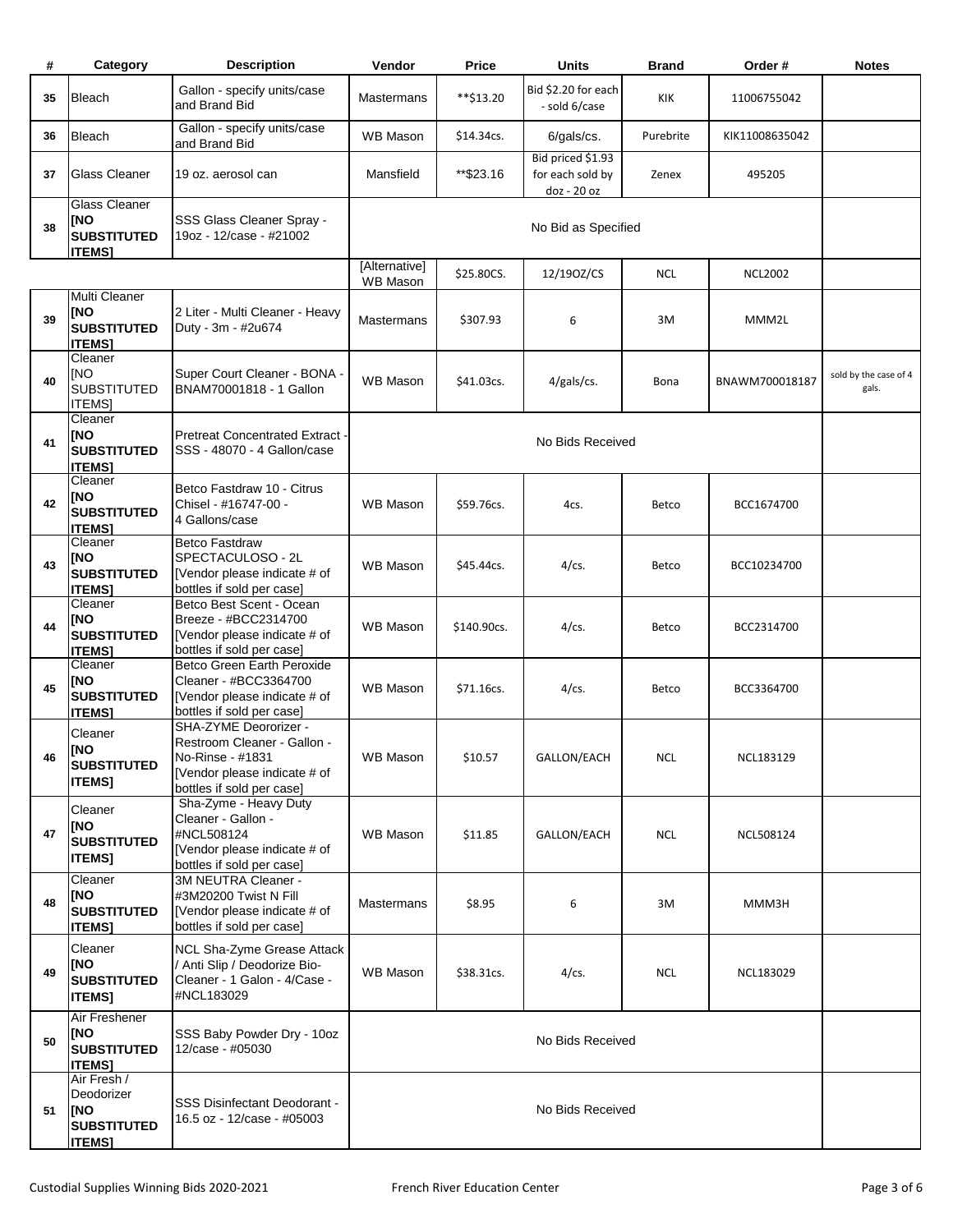| #  | Category                                                                         | <b>Description</b>                                                                                                                                        | Vendor                             | <b>Price</b>     | <b>Units</b>                     | <b>Brand</b>         | Order #           | <b>Notes</b>                                              |  |
|----|----------------------------------------------------------------------------------|-----------------------------------------------------------------------------------------------------------------------------------------------------------|------------------------------------|------------------|----------------------------------|----------------------|-------------------|-----------------------------------------------------------|--|
| 52 | Disinfectant /<br>Deoderant<br><b>INO</b><br><b>SUBSTITUTED</b><br><b>ITEMS1</b> | <b>NCL Fortress Spray</b><br>Disinfectant Deodorant -<br>1.15OZ Aresol #NCL2004<br>[Vendor please indicate # of<br>bottles if sold per case]              | <b>WB Mason</b>                    | \$37.12cs.       | 12/150Z                          | <b>NCL</b>           | <b>NCL2004</b>    |                                                           |  |
| 53 | Disinfectant<br>[NO<br><b>SUBSTITUTED</b><br><b>ITEMS]</b>                       | SSS DC Plus 2 Detergent<br>Disinfectant RTU, 1 gt.,<br>12/case - #13409                                                                                   |                                    | No Bids Received |                                  |                      |                   |                                                           |  |
| 54 | <b>Bowl Cleaner</b><br><b>INO</b><br><b>SUBSTITUTED</b><br><b>ITEMS]</b>         | <b>Betco Kling Thick Bowl</b><br>Cleaner - 32oz - MNT-<br>Wintergreen Scent -<br>#BCC0751200<br>[Vendor please indicate # of<br>bottles if sold per case] | <b>WB Mason</b>                    | \$1.83ea.        | each                             | Betco                | BCC0751200        |                                                           |  |
| 55 | <b>Clorox Wipes</b>                                                              | 75/container                                                                                                                                              | Mansfield                          | **\$29.52        | Bid \$4.92 each -                | Clorox               | CLO15949          |                                                           |  |
| 56 | Disinfectant<br>Wipes<br><b>INO</b><br><b>SUBSTITUTED</b><br><b>ITEMS]</b>       | Clorox Healthcare Hydrogen<br>Peroxide Wipes - 155 count -<br>6/case                                                                                      |                                    |                  | sold 6/cs<br>No Bid as Specified |                      |                   |                                                           |  |
|    |                                                                                  |                                                                                                                                                           | [Alternative]<br><b>WB Mason</b>   | \$15.49ea        | 160/PK/CAN                       | New Sani             | NWLWIPESANI605Z   | <b>Alcohol Sanitizing</b><br>wipes lead-times may<br>vary |  |
| 57 | #11 Dual Blend<br>Sha-Zyme<br>[NO<br><b>SUBSTITUTED</b><br><b>ITEMS]</b>         | NCL-508124 - 4/case                                                                                                                                       | <b>WB Mason</b>                    | \$43.47cs.       | $4/cs$ .                         | <b>NCL</b>           | NCL508124         |                                                           |  |
| 58 | <b>Trash Bags</b>                                                                | 24"x 32", 1 ml - 500/case                                                                                                                                 | <b>UniPack</b>                     | \$12.20          | 500                              | <b>UPC</b>           | 33R               |                                                           |  |
| 59 | <b>Trash Bags</b>                                                                | 38" x 58" 2 ply, 2 ml -100/case                                                                                                                           | <b>UniPack</b>                     | \$13.30          | $100$ /cs                        | <b>UPC</b>           | 60XHD             |                                                           |  |
| 60 | <b>Trash Bags</b><br><b>INO</b><br><b>SUBSTITUTED</b><br><b>ITEMS1</b>           | 38x60 - 2ML Trash Liner -<br>Central Poly - CP38602M                                                                                                      | <b>Central Poly-</b><br><b>Bag</b> | \$18.90          | 100/CS                           | <b>Central Poly</b>  | CP38602M          | updated 6/17/20                                           |  |
| 61 | <b>Trash Bags</b>                                                                | 33" x 39" 1.5 ml -100/case                                                                                                                                | All American<br>Poly               | \$8.33           | $100/c$ ase                      | All American<br>Poly | 3339XH-AAP        |                                                           |  |
| 62 | <b>Trash Bags</b>                                                                | 33" x 40" 16 mic Liner<br>Natural 250/case                                                                                                                | Central Poly-<br>Bag               | \$13.60          | 250                              | <b>Central Poly</b>  | CP3340N16         |                                                           |  |
| 63 | <b>Trash Bags</b>                                                                | 24"x 33", 8 mic - 1000/case                                                                                                                               | <b>UniPack</b>                     | \$14.50          | 1000/CS                          | <b>UPC</b>           | HD33              |                                                           |  |
| 64 | Trash Bags                                                                       | 40"x48" 16 mic - 250/box                                                                                                                                  | Central Poly-<br>Bag               | \$15.90          | 250                              | Central Poly         | CP404816          |                                                           |  |
| 65 | <b>Trash Bags</b>                                                                | Heavy Duty 32 gal. 30" x 37" -<br>500/case                                                                                                                | <b>UniPack</b>                     | \$11.90          | 500                              | <b>UPC</b>           | <b>HD37</b>       |                                                           |  |
| 66 | Scourina<br>Sponges - Green Box - 20/box<br><b>Backing</b>                       |                                                                                                                                                           | Pyramid                            | \$10.99          | BOX/20                           | <b>HYDRA</b>         | 70CHD-20          |                                                           |  |
| 67 | Stripping Pads -<br><b>Black</b>                                                 | 3M - 3M08275 - 5/case                                                                                                                                     | Pyramid                            | \$12.99          | CASE/5                           | ACS                  | $72 - 20$         |                                                           |  |
| 68 | <b>Burnishing Pads</b><br>[NO<br><b>SUBSTITUTED</b><br><b>ITEMS]</b>             | #86000460 24" burnishing<br>pads (only pads that fit<br>propane burnisher)<br>[Vendor please indicate # of if<br>sold per case]                           |                                    |                  | No Bids Received                 |                      |                   |                                                           |  |
| 69 | Ice Melt-Low<br>Damage<br>Vegetation                                             | 50 pounds - bags                                                                                                                                          | <b>WB Mason</b>                    | \$7.76/bag       | 50# bag                          | Meltco               | <b>MELMT42964</b> |                                                           |  |
| 70 | Ice Melt -<br>[NO<br><b>SUBSTITUTED</b><br><b>ITEMS]</b>                         | Purple Flame - 50 lbs. - SSS -<br>CS531                                                                                                                   |                                    |                  | No Bid as Specified              |                      |                   |                                                           |  |
|    |                                                                                  |                                                                                                                                                           | [Alternative]<br>WB Mason          | \$8.59bag        | 50# bag                          | Kissner              | kismerlinbag      |                                                           |  |
| 71 | Powder Free Non<br>Latex Gloves                                                  | 100 pair/box - 10 boxes/case                                                                                                                              | Pyramid                            | \$33.90          | CASE 10/100                      | TRADEX               | V5201-size        |                                                           |  |
| 72 | Latex Gloves                                                                     | Powder Free Non 100 pair/box - 10 boxes/case<br>Size XXL                                                                                                  | Pyramid                            | \$43.90          | CASE 10/100                      | TRADEX               | <b>VXXL5201</b>   |                                                           |  |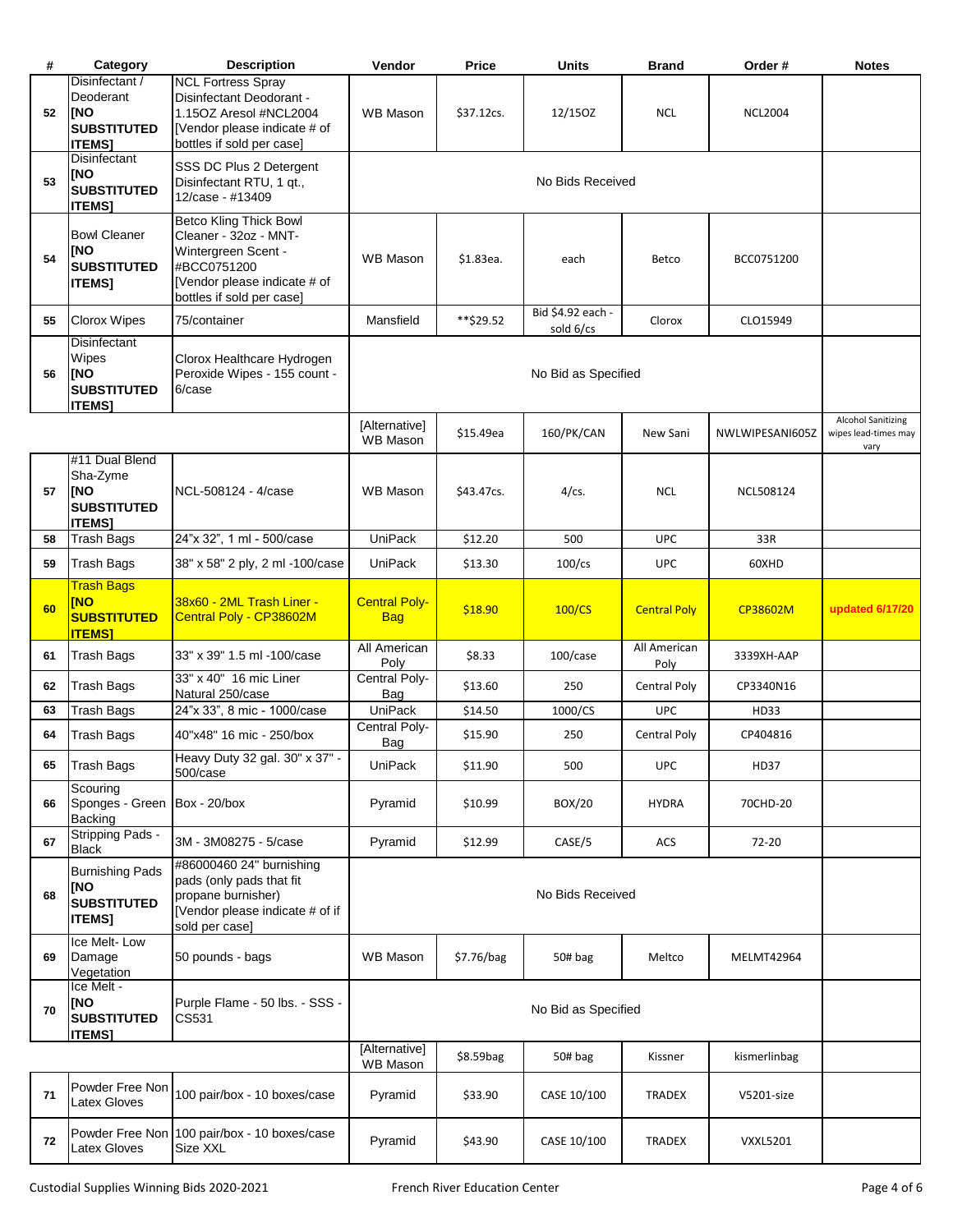| #  | Category                                                                      | <b>Description</b>                                                                                                      | Vendor                           | Price               | <b>Units</b>                         | <b>Brand</b>    | Order #              | <b>Notes</b>                   |
|----|-------------------------------------------------------------------------------|-------------------------------------------------------------------------------------------------------------------------|----------------------------------|---------------------|--------------------------------------|-----------------|----------------------|--------------------------------|
| 73 | Paper Towels -<br>Natural                                                     | Baywest #31300 - 6 rolls/800<br>ft. - NOTCHED                                                                           |                                  | No Bid as Specified |                                      |                 |                      |                                |
|    |                                                                               |                                                                                                                         | [Alernative]<br>WB Mason         | \$20.94cs.          | $6$ /cs.                             | Alliance        | ALICNK800            |                                |
| 74 | Paper Towels -<br>Natural                                                     | 8" x 600' roll -2" core - 12/case<br><b>NOT NOTCHED</b>                                                                 | <b>WB Mason</b>                  | \$23.96cs.          | $12$ /cs.                            | Alliance        | ALIC9K600            |                                |
| 75 | Paper Towels                                                                  | 8" x 800 roll - 6/case - NOT<br><b>NOTCHED</b>                                                                          | <b>WB Mason</b>                  | \$14.35cs.          | $6$ /cs.                             | Alliance        | ALIC9K800            |                                |
| 76 | Paper Towels -<br>White                                                       | 8" x 800 roll - 6/case - NOT<br><b>NOTCHED</b>                                                                          | <b>WB Mason</b>                  | \$17.72cs.          | $6$ /cs.                             | Alliance        | ALIC8B800            |                                |
| 77 | <b>Paper Towels</b><br><b>INO</b><br><b>SUBSTITUTED</b><br><b>ITEMS1</b>      | <b>Hardwound Kraft Towels -</b><br>#HVN410097 - 600' - 12/case                                                          | <b>WB Mason</b>                  | \$29.20cs.          | $12$ /cs.                            | Sofidel         | HVN410097            |                                |
| 78 | Paper Towels<br>[NO<br><b>SUBSTITUTED</b><br><b>ITEMS]</b>                    | Bounty - 2 ply - 8/pack                                                                                                 | Mastermans                       | \$9.85              | 8                                    | Bounty          | PGC75721             |                                |
| 79 | <b>Standard Paper</b><br><b>Towel Dispenser</b><br>w/Lever                    | 2 in. core - for 625' roll                                                                                              | <b>WB Mason</b>                  | \$12.50ea.          | each                                 | Sofidel         | HVN410203            |                                |
| 80 | Paper Towel<br>Dispenser<br><b>INO</b><br><b>SUBSTITUTED</b><br><b>ITEMS1</b> | Georgia-Pacific Hygienic Push<br>Paddle Paper Towel<br>Dispenser - Translucent<br>Smoke - #5338                         | <b>WB Mason</b>                  | \$21.39ea.          | <b>EACH</b>                          | Georgia Pacific | GPC54338             |                                |
| 81 | Paper Towel<br>Dispenser<br><b>INO</b><br><b>SUBSTITUTED</b><br><b>ITEMS]</b> | PT - Bumper Bar Dispensers -<br>#HVN410203                                                                              | <b>WB Mason</b>                  | \$12.50ea.          | each                                 | SOFIDEL         | HVN410203            |                                |
| 82 | <b>Neutral Cleaner</b>                                                        | 2.5 Gallon Containers<br>[Vendor please indicate # of                                                                   | <b>WB Mason</b>                  | **\$57.84           | Bid \$4.82 for<br>each/gal           | <b>NCL</b>      | NCL093529            | sold by case of 12             |
| 83 | Degreaser -<br>[NO SUBSTITUTED<br><b>ITEMS]</b>                               | bottles if sold per case]<br>Kaivac Kalplow - Kaival - KDG<br>[Vendor please indicate # of<br>bottles if sold per case] |                                  |                     | No Bids Received                     |                 |                      |                                |
| 84 | Glass Cleaner                                                                 | 1 Gallon container (4 per case)                                                                                         | <b>Mastermans</b>                | \$11.34             | 4                                    | KES             | <b>KESWINDOWPLUS</b> |                                |
| 85 | Mop                                                                           | Blue/White Finish Wet Mops                                                                                              | Pyramid                          | **\$45.48           | Bid \$3.79 each -<br>sold case of 12 | ABCO            | LM203MCSNB           | **12 EA/CSFULL<br>CASES ONLY** |
| 86 | Mop                                                                           | Dry Mop Head Looped - 5x24 -<br>each                                                                                    | <b>WB Mason</b>                  | **\$38.16           | Bid \$3.18 each -<br>sold case of 12 | ABCO            | ABODMTL13524WEA      | sold by case of 12             |
| 87 | Mop                                                                           | Dry Mop Head Looped - 5x36 -<br>each                                                                                    | Pyramid                          | **\$79.08           | Bid \$6.59 each -<br>sold case of 12 | <b>NEXSTEP</b>  | 96937                | **12 EA/CSFULL<br>CASES ONLY** |
| 88 | Mop                                                                           | Dry Mop Head Looped - 5x48 -<br>each                                                                                    | Pyramid                          | **\$82.68           | Bid \$6.89 each -<br>sold case of 12 | <b>NEXSTEP</b>  | 96949                | **12 EA/CSFULL<br>CASES ONLY** |
| 89 | Wet Mop<br>[NO SUBSTITUTED<br>ITEMS]                                          | End Finish Wet Mop Heads - 24oz<br>Blue - 5" Headband - #RLBV0476<br>[Vendor please indicate # of if<br>sold per case]  |                                  |                     | No Bid as Specified                  |                 |                      |                                |
|    |                                                                               |                                                                                                                         | [Alternative]<br><b>WB Mason</b> | \$4.45ea.           | each                                 | ABCO            | ABOCLM303LWB         |                                |